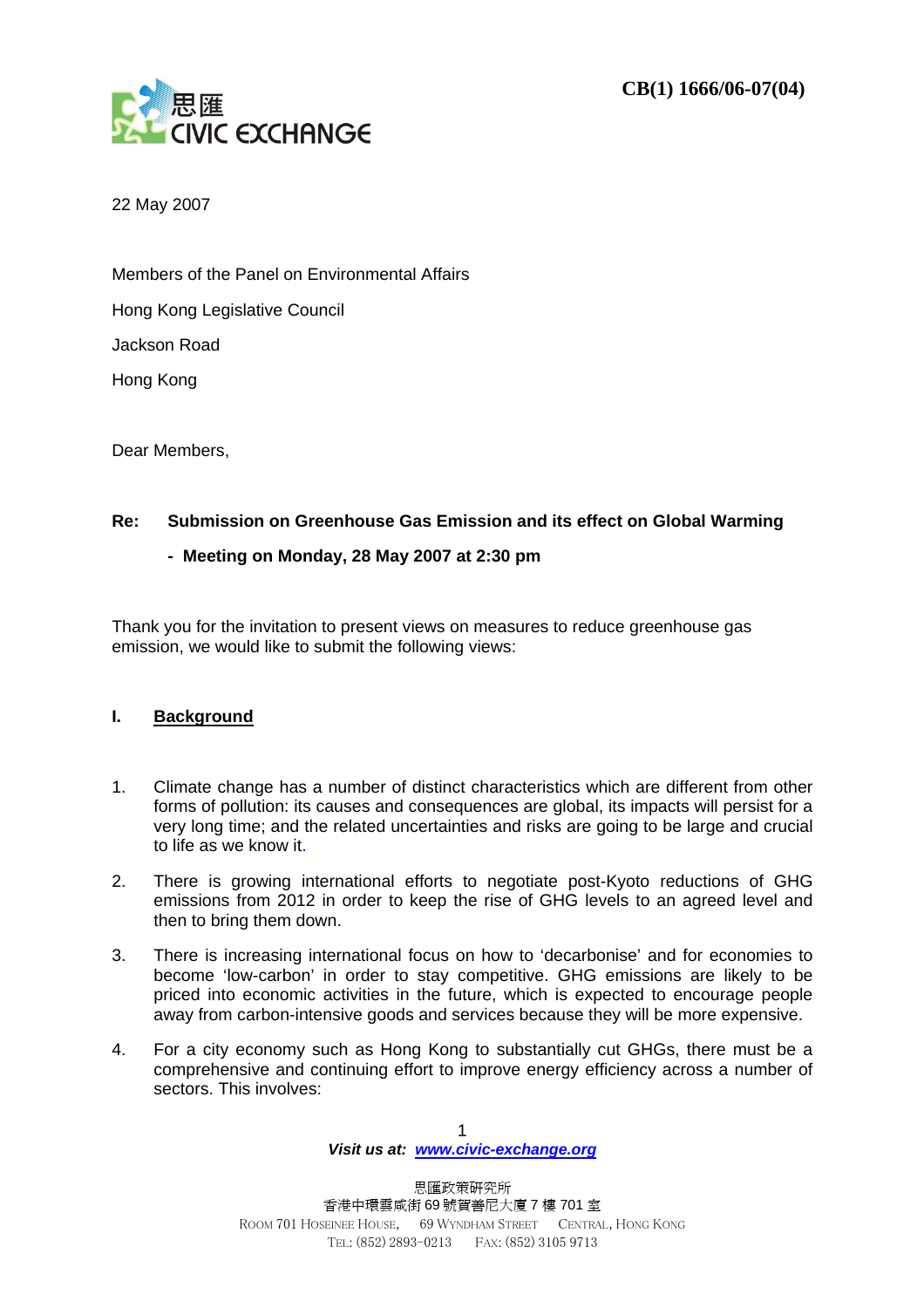

- Maximising efficiency gains in power generation, transportation, and buildings; and
- Using the energy regulatory system (SoC) to further incentivise and reward efficiency.
- 5. To achieve these ends, having a management vision within both the public and private sectors is essential. Political and business leaders must focus on making the necessary management change and apply technology (low and high tech) to change modes of operation to achieve efficiency gains.
- 6. Governments need to look at optimising both command-and-control methods to reduce emissions, as well as consider how market mechanisms (such as tax and emissions trading) can help.
- 7. Considerable worldwide effort is and will continue to go into finding mechanisms to price GHGs. The international financial sector is becoming more and more active in using the 'flexible mechanisms' under the Kyoto Protocol.<sup>1</sup>
- 8. Hong Kong as a finance centre should explore developing a trading platform for carbon and other emissions, which the Hong Kong Exchanges and Clearing Limited is doing.
- 9. As for CDM, there are already companies actively doing such business out of Hong Kong. They use Hong Kong as a platform for regional CDM business.

### **II. HKSAR Government's Position**

- 10. The HKSAR Government's position is that:
	- Hong Kong's Kyoto commitments are tied to that of China's and there is no commitment to limit or reduce GHGs;<sup>2</sup>
	- Hong Kong's GHG emissions per capita at around 6.4 tons (in 2004) represent a reduction of 7% as compared to 1990, implying that Hong Kong is already ahead of other jurisdictions; $^3$
	- Hong Kong's electricity consumption per person is relatively low;<sup>4</sup>
	- Government policy is for Hong Kong to be more energy efficiency through (a) encouragement to keep air conditioning at 25.5 degree C, (b) mandatory labeling and (c) public education; and  $5<sup>5</sup>$
	- The Government is conducting scientific research relating to climate change.<sup>6</sup>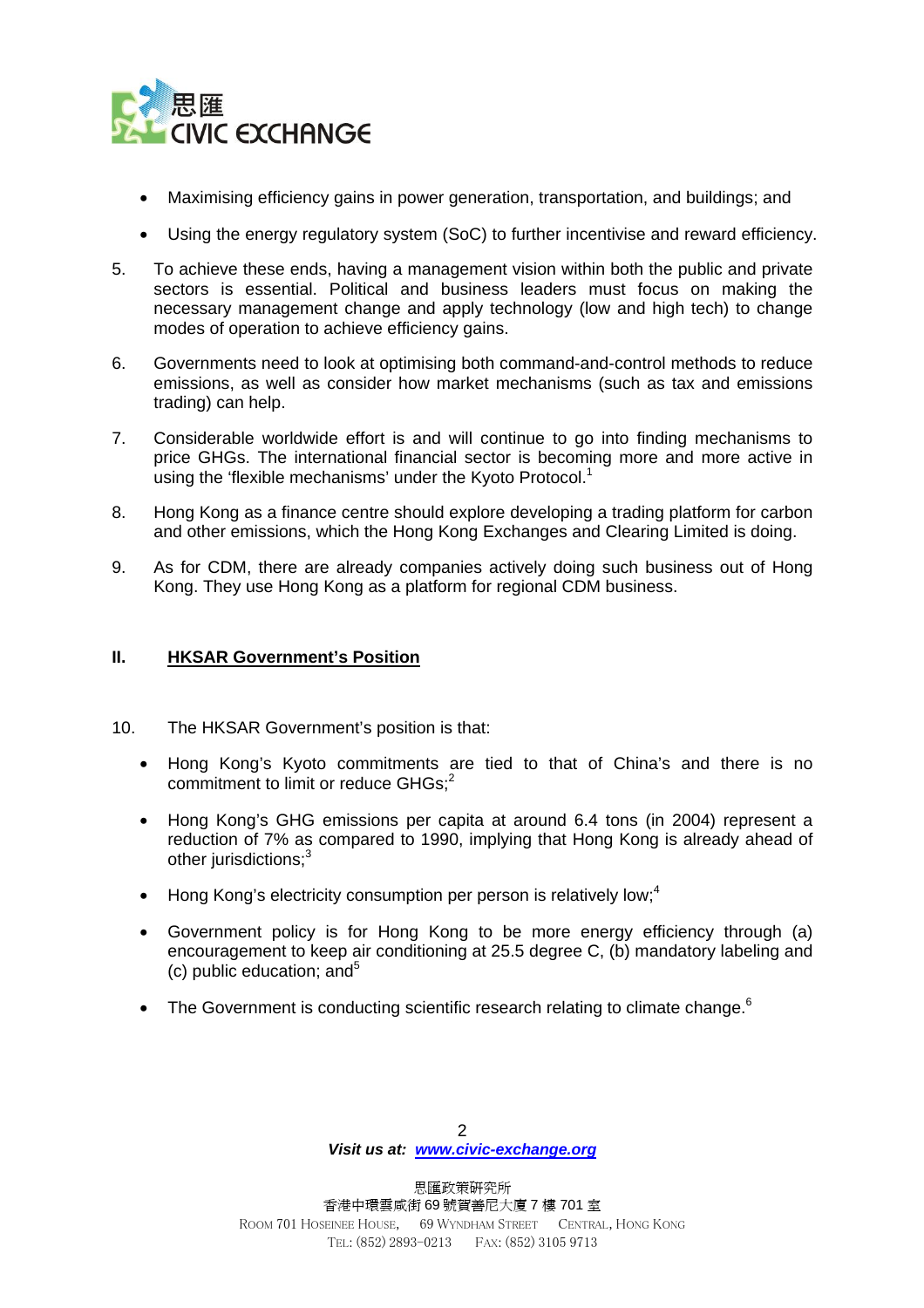

#### **III. Going Forward**

- 11. Hong Kong should adopt a more aggressive climate change position because Hong Kong has the capacity to go further. London, for example, has committed itself to reducing its CO<sub>2</sub> emissions by 20%, relative to 1990 level, by 2010.<sup>7</sup> The financial services sector in London is also making major efforts to become a carbon financing centre.
- 12. The first step is for Hong Kong to create it own climate change policy. Perhaps with the reorganisation of ministerial portfolios in July 2007 with Environment and Energy being put under one roof that will present opportunities for the HKSAR Government to consider a forward-looking climate change policy. But this will only happen with a decision from the top to do so. Moreover, the renegotiation of the Schemes of Control provides a most important opportunity for Hong Kong to provide the right incentives to the utilities to help customers to achieve higher cost savings while enabling the utilities to profit from efficiency gain.
- 13. Hong Kong should take note of the national goals to reduce energy cost for per unit GDP by 20% by 2010, and to derive 15% of its energy from renewables by 2020. Hong Kong can see how it can play a leading role in achieving the maximum gains between 2007 and 2010.
- 14. Hong Kong should particularly look to ways to encourage Hong Kong owned and managed business in the Pearl River Delta to reduce their GHG emissions. This will have the benefit of putting them into a more competitive position when GHG missions are priced and energy costs rise. In the near term it will also improve regional air quality.

 $\overline{a}$ <sup>1</sup> The three mechanisms are Emissions Trading, Clean Development Mechanism (between developing and developed economies), and Joint Implementation (between developed economies and coming into effect in 2008).

<sup>&</sup>lt;sup>2</sup> According to the Kyoto Protocol, China (including the Hong Kong) is not required to commit to limiting or reducing GHGs, but has to submit national communications in accordance with UN-specified requirements. Hong Kong has to provide information to the Central Government on its (a) GHGs inventories; (b) mitigation and adaptation measures; (c) activities to promote relevant technologies; (d) scientific research; and (e) activities to raise public awareness. China needs to submit its national communication within four years after obtaining the first payment of funds for compiling such communication from the relevant organization of the UN. Hong Kong is expected to submit the relevant information to the Central Government around 2010 and the government will prepare the information in the coming two years.

 $^3$  Paragraph 65, Policy Address, 2006.

<sup>&</sup>lt;sup>4</sup> According to the data provided by Asia-Pacific Economic Co-operation and used by the government, the average electricity consumption in Hong Kong was 5,600 units per person, which was lower than the figures of about 12,000 units in USA, 16,000 units in Canada, 7,600 units in Japan and 7,400 units in Singapore.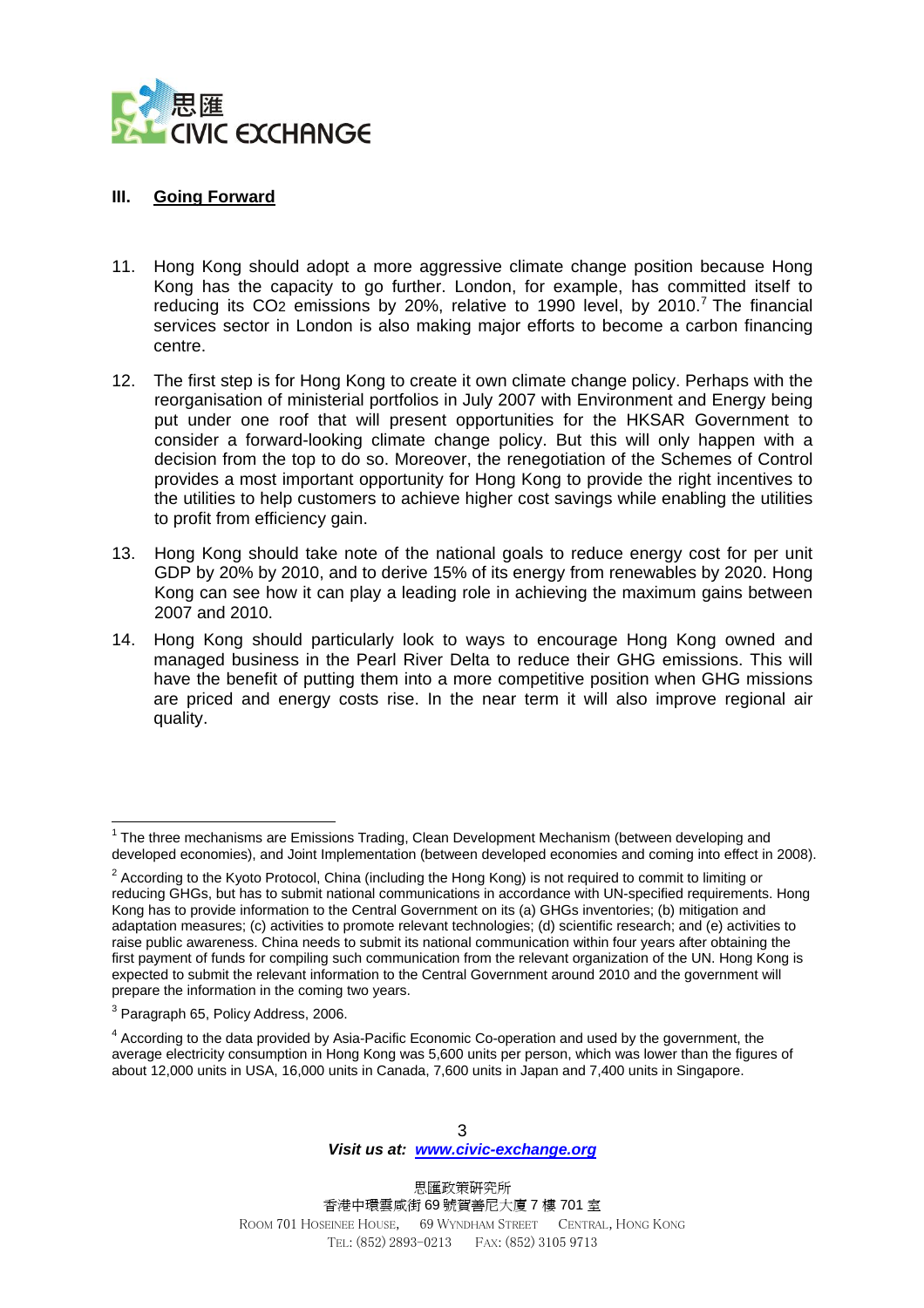

-<br>5 <sup>5</sup> Mandatory labeling for refrigerators, air conditioners and coolers, and compact fluorescent lamps (70% of domestic electricity consumption). After the introduction of the mandatory scheme, the government estimated that Hong Kong could save about 150 million units of electricity consumption and reduce CO2 emission by 105,000 tones per annum.

 $^6$  HKO has been studying the relationship between climate change and meteorological factors, rainfall and changes in the sea level as well as the future trends; EMSD has explored the possibility of using renewable energy in Hong Kong; and EPD has studied possible measures to control GHGs and has made summary assessments in several areas such as the impact of climate change on energy consumption in Hong Kong.

 $7$  The Mayor of London has set up the London Climate Change Agency (LCCA) to be a key driving force in accelerating reductions. The LCCA has been set-up in partnership with private sector firms to design, finance, build and operate low and zero-carbon capacity. This will be a combination of combined cooling, heat and power, energy efficiency, renewables and other innovative technology in new developments and retrofit projects.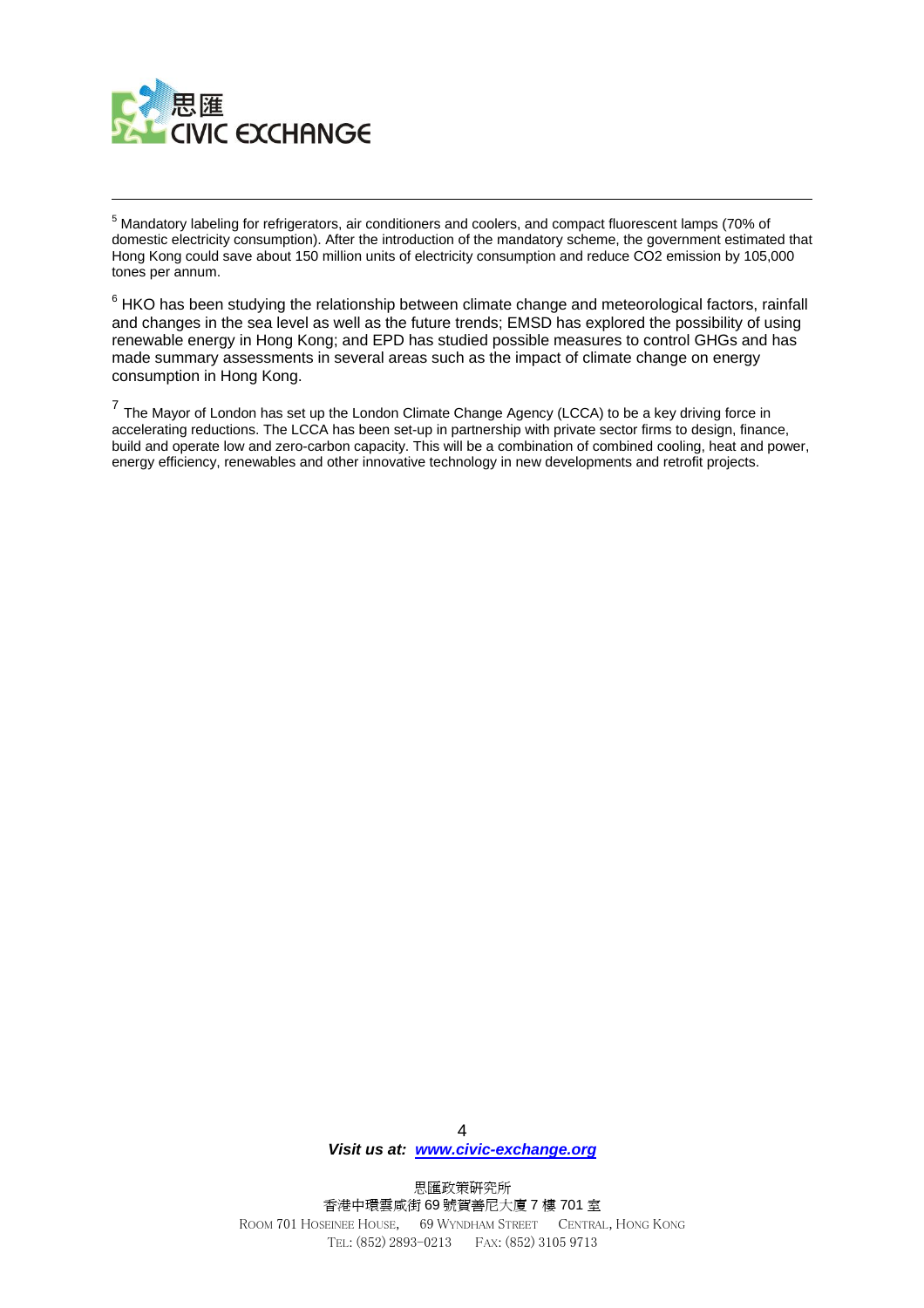

23 May 2007

Members of the Panel on Environmental Affairs Hong Kong Legislative Council Jackson Road, Hong Kong

Dear Members,

# **Re: Additional Submission on Greenhouse Gas Emission and its effect on Global Warming**

# **Energy Efficiency**

The energy sector of the global economy is highly inefficient. Power plants, generators and buildings waste huge amounts of heat; vehicles dissipate much of their fuel energy; and consumer appliances waste large quantities of power.

Improving energy efficiency is the fastest and least-costly way to create less pollution and a climate-safe energy system. It has so far not been adopted aggressively by governments and business due to many fundamental misunderstandings about what 'energy efficiency' means.

# **I: Understanding Efficiency**

 $\overline{a}$ 

'Efficiency' means different things to different people, and the different perspectives have hindered policy-makers and business from fully appreciating the potentials of energy efficiency.<sup>1</sup>

'Efficiency' in the context of energy efficiency needs to be understood from the perspective of physical output/input, but its full benefits goes well beyond accounting for direct costs savings (e.g. fuel cost). The problem is other savings remain invisible – namely, capital costs (large amounts of energy are lost at every stage of production to delivery), pollution (waste), climate change and energy security.

*Visit us at: www.civic-exchange.org*

<sup>&</sup>lt;sup>1</sup> Some think of it in terms of the physical output/input ratio while others think of it as the monetary output/input ratio. The former is an engineer's perspective. The latter is an economist's perspective. Some also look at efficiency as the economic optimal of a market transaction process, which is another economic approach. From the economist's perspective, there is often also an assumption made that efficiency gains must have already been captured, which if examined from the physical output/input perspective, is mostly untrue, see *Natural Capitalism* by Paul Hawken, Amory Lovins and Hunter Lovins.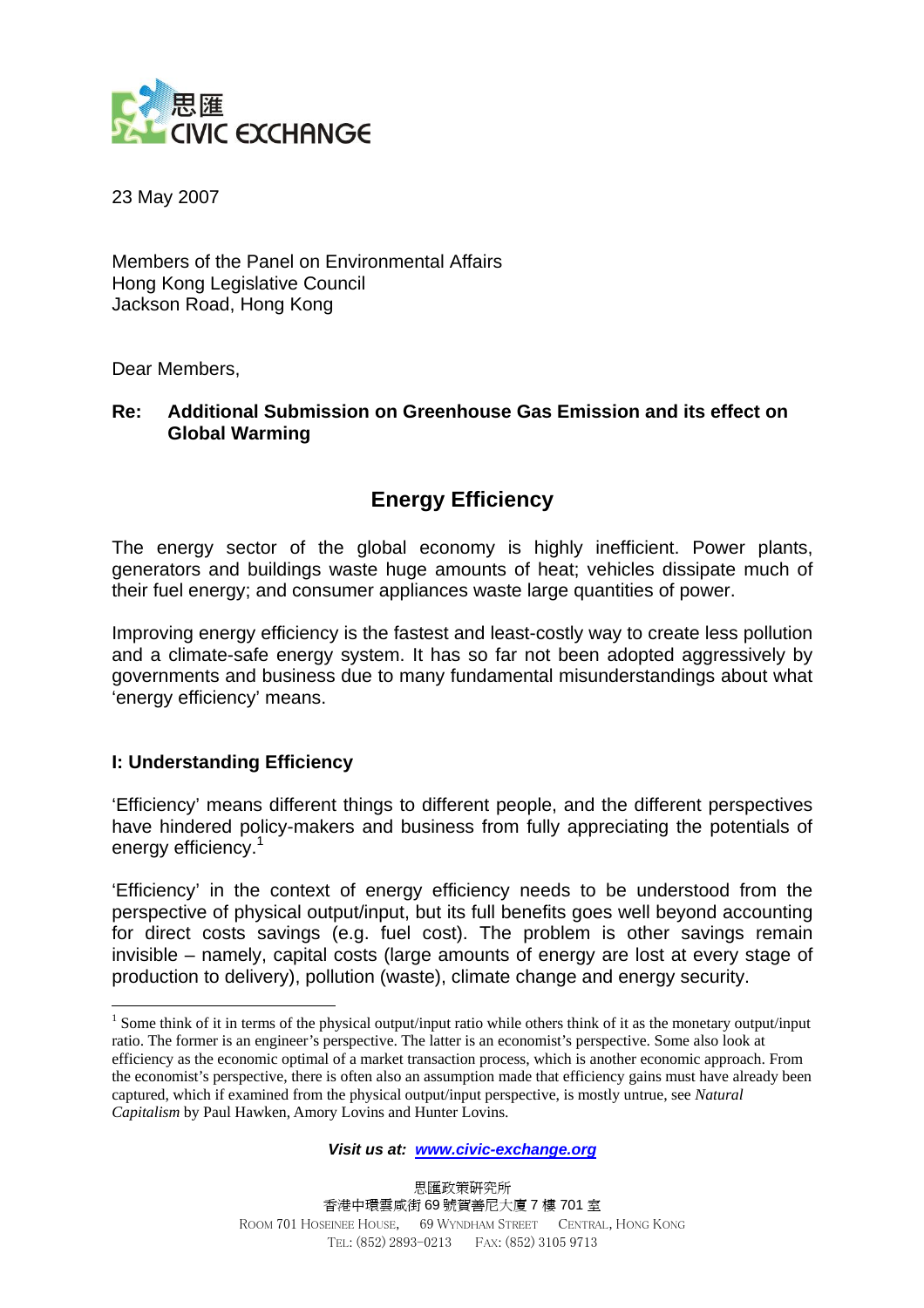

Energy efficiency (i.e. doing more with less) is often confused with energy conservation (and this is often misinterpreted to mean curtailment). Moreover, achieving energy efficiency involves technological improvements, behavioural change and policy tools (by affecting price) to induce/reward changes all of which need to be configured, which raises the level of complexity for decision-makers in government and business.

It is therefore easier for policy-makers and business to focus on providing supply (including renewables), which is visible (e.g. plants and equipment) than efficiency (savings are invisible). Moreover, energy statistics are compiled to show output and consumption. There is usually no statistics on the end-uses/services provided, which results in efficiency potentials being overlooked.<sup>2</sup>

The reasons identified above contribute to the reason why pursuing aggressive energy efficiency policy has been neglected all around the world.

# **II: 'Efficiency' Potentials**

 $\overline{a}$ 

As most of the energy being used is currently being wasted, there are enormous energy efficiency potentials to tap.<sup>3</sup> The most obvious potential opportunities include:

- (i) Power generation (conventional) efficiency gains can be achieved all along the energy conversion chain. $4$
- (ii) Buildings (homes, offices, factories) technical improvements in energy efficiency can be applied to new buildings or when a building is retrofitted or renovated.
- (iii) Transportation efficiency gains can be achieved through redesigning vehicles that are light in weight and fuel efficiency.
- (iv) Demand-side management (DSM) by load management and when energy is delivered.

#### *Visit us at: www.civic-exchange.org*

<sup>&</sup>lt;sup>2</sup> Overlooked efficiency opportunities include such things as distribution losses, useless services like leaving equipment on continuously, heating/cooling simultaneously etc. Other benefits such as greater energy security, climate benefits etc are not usually counted.<br><sup>3</sup> The American Council for an Energy Efficient Economy estimated the adoption of efficiency measures in

industrial improvement, light-vehicle standards, cogeneration, building codes and central air conditioning alone would be equivalent to the total primary energy used in Australia, Mexico, Spain, Austria and Ireland in 2000. The Rocky Mountain Institute's *Winning the Oil Endgame,* sponsored by the Pentagon (2004) shows enormous energy savings potentials. The Stern Review on the Economics of Climate Change (2006) recognises energy efficiency to have major potentials.

<sup>&</sup>lt;sup>4</sup> There are potential efficiency gains from plant losses, transmission and distribution, as well as motor, pump, throttle and pipe losses.